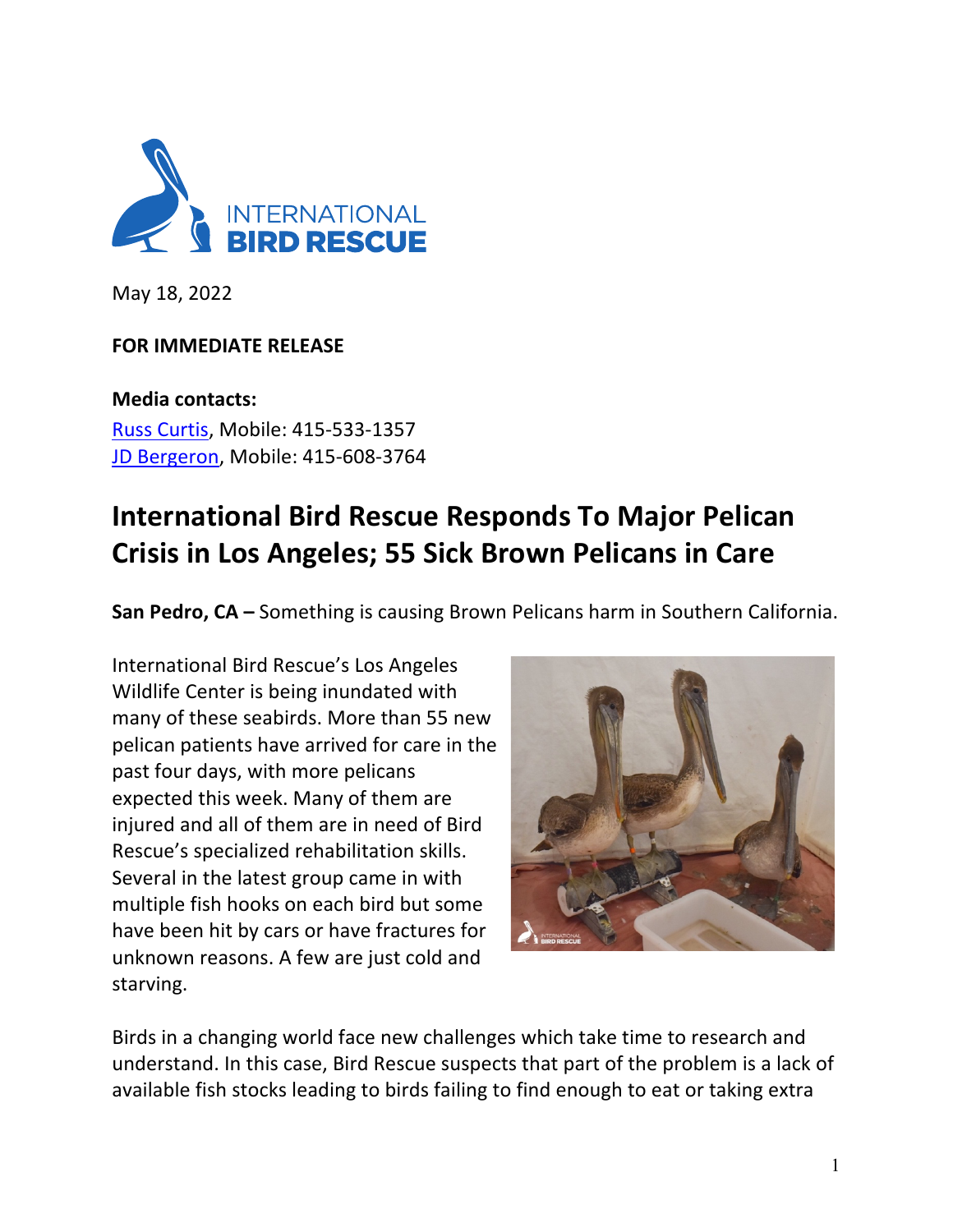risks when foraging for food. That, combined with a new crop of young pelicans having to learn to feed themselves, may explain the current influx.

"We're seeing a mix of fledglings, second-year birds, and mature adults, which makes me think it could be a food supply issue rather than a simple influx of starving fledglings", said Dr. Rebecca Duerr, Bird Rescue's Director of Research and Veterinary Science.

Brown Pelicans were added to the endangered species list in 1970 due to exposure to DDT and then removed in 2009. In 2010 and 2012, there were similar inundations of Brown Pelican patients at Bird Rescue's wildlife centers. The influx lasted for months as hundreds of pelicans needed care.

"Rescue efforts like in 2010 and 2012, and the one we're undertaking now help keep pelicans off the endangered species list," said JD Bergeron, CEO of Bird Rescue.

"Thanks to our banding program, we recently spotted a former patient feeding its young four years after its release in the wild," added Bergeron. "This proves that the hard work to save one bird at a time can affect future populations."

Read more about this **Brown Pelican success story**.

Bird Rescue would like to remind the fishing public to not cast lines into groups of feeding birds to avoid snaring the birds. Also, until this flood of birds stops, please keep an eye out for pelicans landing in unusual locations such as along Pacific Coast Highway.

If the public finds a pelican in need of care, please contact International Bird Rescue's Bird HelpLine at 310-514-2573. After hours, please contact your local animal control – in Los Angeles County, many of the beach cities have animal control officers that will capture pelicans and deliver them to Bird Rescue in San Pedro, as will Marine Animal Rescue and beach lifeguards. If pelicans are found in Malibu, call California Wildlife Center at 310 458-WILD (9453).